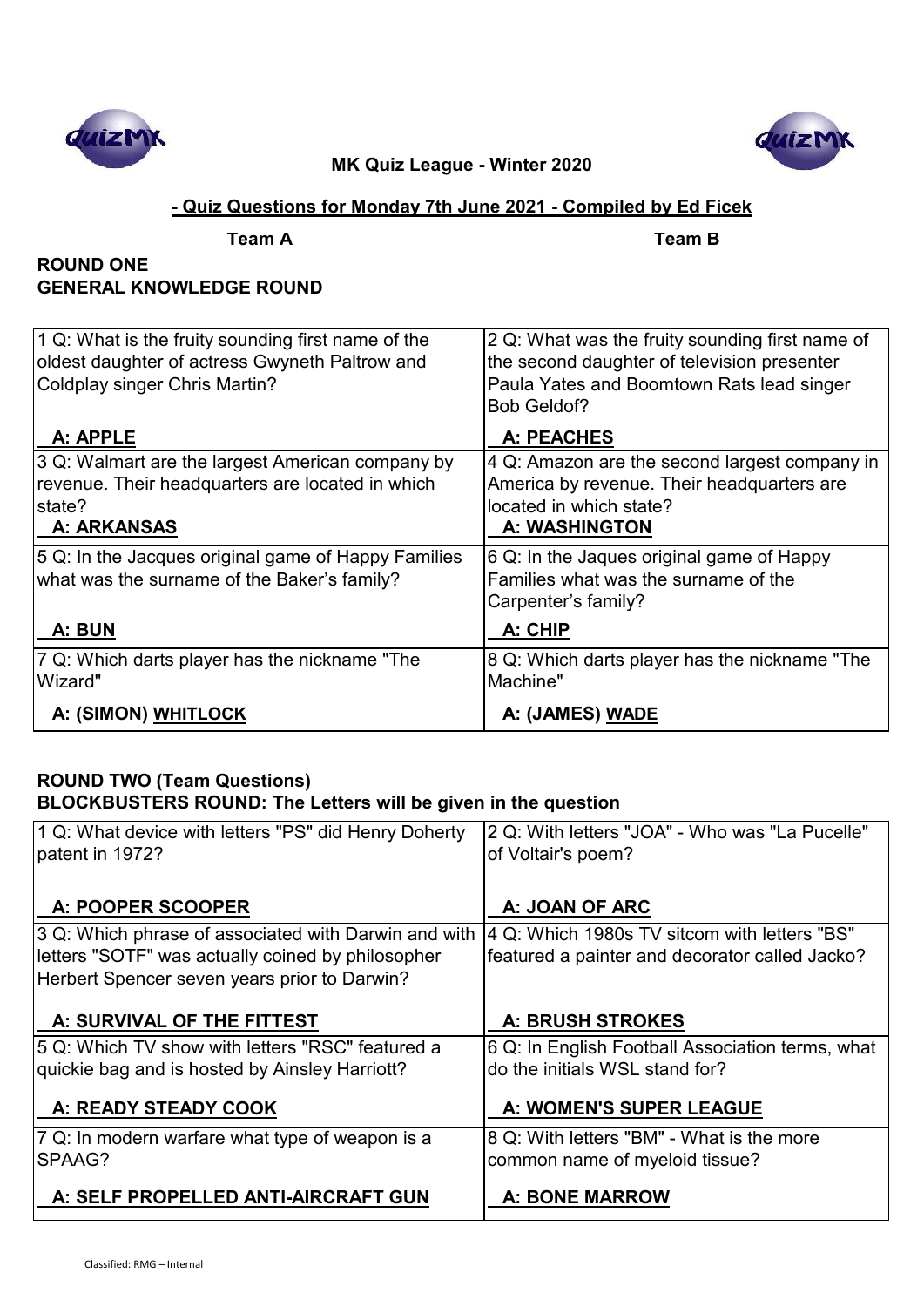



# **- Quiz Questions for Monday 7th June 2021 - Compiled by Ed Ficek**

**Team A Team B**

# **INDIVIDUALS CHOICE ROUND - QM - READ CATEGORIES OUT TO PLAYERS TO BE CHOSEN**

#### **The Categories are:-**

**ROUND THREE** 

| 1 & 2 Dinosaurs                                                                                                                   | 3 & 4 Year in the Life                                                                                 |
|-----------------------------------------------------------------------------------------------------------------------------------|--------------------------------------------------------------------------------------------------------|
| 5 & 6 European Football                                                                                                           | <b>7 &amp; 8 Trees</b>                                                                                 |
| 1 Q: Which dinosaurs name translates as speedy<br>predator?                                                                       | 2 Q: What dinosaurs name translates as three horned?                                                   |
| A: VELOCIRAPTOR                                                                                                                   | <b>A: TRICERATOPS</b>                                                                                  |
| 3 Q: Give a year in the life of St Francis of Assisi,<br>Catholic Friar and preacher.                                             | 4 Q: Give a year in the life of Philosopher and<br>Theologian - Thomas Aquinas.                        |
| <u>A: 1181-1226 (INCLUSIVE)</u>                                                                                                   | A: 1225-1274 (INCLUSIVE)                                                                               |
| 5 Q: Which northern English football club were runners-<br>up in the 2006 UEFA Cup?                                               | 6 Q: Which southern English football club were runners-<br>up in the Europa Cup in 2010?               |
| <b>A: MIDDLESBROUGH</b>                                                                                                           | A: FULHAM                                                                                              |
| 7 Q: What word follows "Lacebark", "Corsican" and<br>"Maritime" to give the names of three trees belonging to<br>the same family? | 8 Q: What word follows "Turkey", "Holm" and "Cork" to<br>give three species of a common European tree? |
| A: PINE                                                                                                                           | <b>A: OAK</b>                                                                                          |
| <b>ROUND FOUR</b><br><b>THEME ROUND. This weeks theme is</b>                                                                      | <b>Fish</b>                                                                                            |
|                                                                                                                                   |                                                                                                        |
| 1 Q: Which actor with a "fishy" surname played the<br>character "Bomber" in the TV programme "Auf<br>Wiedersehen Pet"?            | 2 Q: Which company launched a credit card called a<br>Goldfish card in 1996?                           |
| A: PAT ROACH                                                                                                                      | A: BRITISH GAS (CENTRICA)                                                                              |

| 3 Q: Popular in the 90's which type of haircut is also the<br>Iname of a fish?                                                                       | 4 Q: What is the highest point in England?                                                                     |
|------------------------------------------------------------------------------------------------------------------------------------------------------|----------------------------------------------------------------------------------------------------------------|
| <b>A: MULLET</b>                                                                                                                                     | <b>A: SCAFELL PIKE</b>                                                                                         |
| 5 Q: Born in 1912 which painter was a major figure in<br>abstract expressionism and is known for his No 5 and<br>No 17A paintings completed in 1948? | 6 Q: What is a wickerwork fishing basket called?                                                               |
| A: JACKSON POLLOCK                                                                                                                                   | A: CREEL                                                                                                       |
| 7 Q: Fish was the Scottish born lead singer of which<br>band in the 1980's?                                                                          | 8 Q: In 2007 the author Paul Torday wrote which award<br>winning comedy novel, later adapted into a 2011 film? |
| <b>A: MARILLION</b>                                                                                                                                  | A: SALMON FISHING IN THE YEMEN                                                                                 |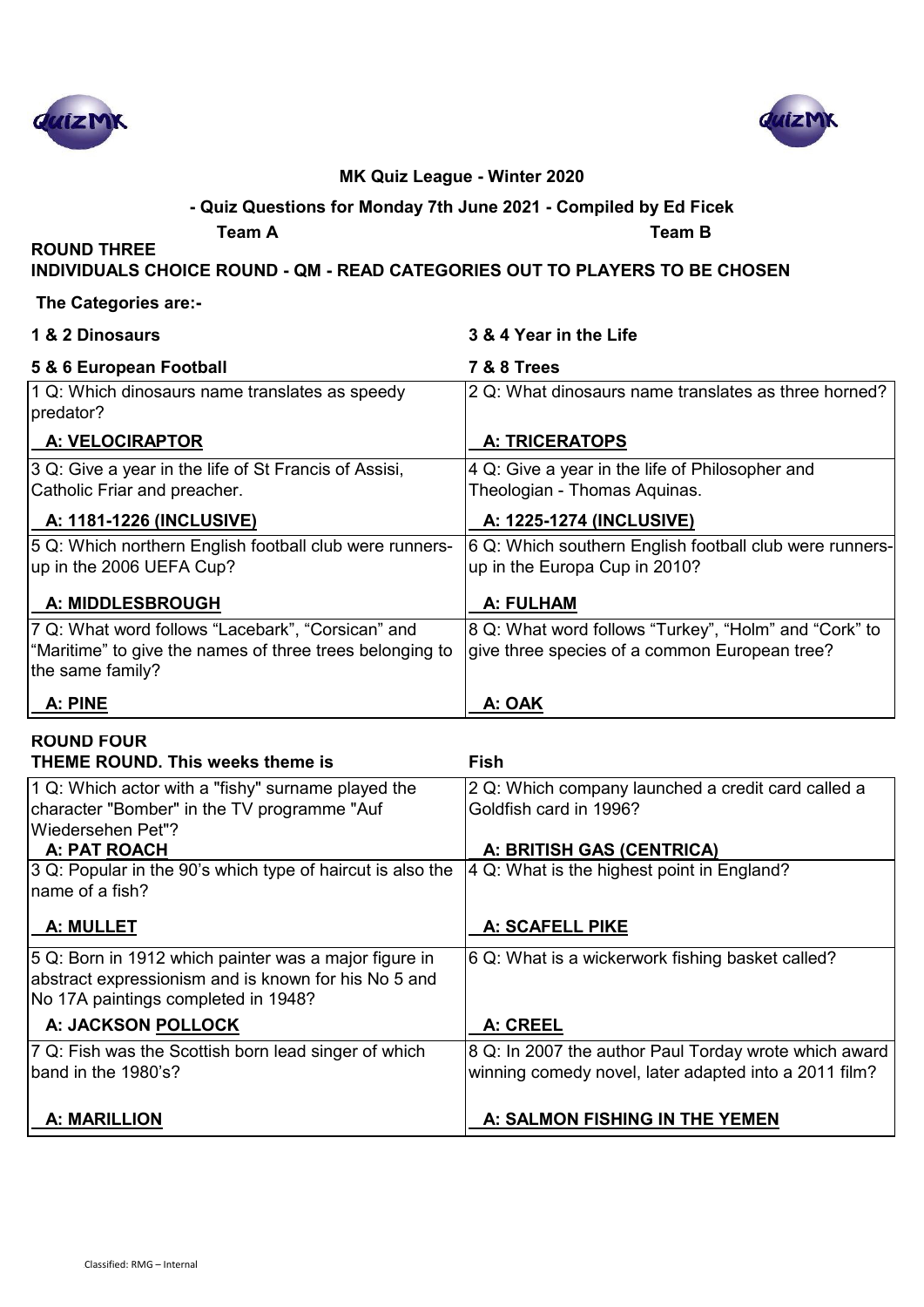

# **- Quiz Questions for Monday 7th June 2021 - Compiled by Ed Ficek**

**Team A Team B**

# **ROUND FIVE (Team Questions)**

## **GENERAL KNOWLEDGE ROUND**

| 1 Q: The Japanese, Abyssinian and Yellow-legged<br>are all species of which passerine bird? | 2 Q: The Crimson, Mountain and Java are all<br>species of which passerine bird? |
|---------------------------------------------------------------------------------------------|---------------------------------------------------------------------------------|
| <b>A: THRUSH</b>                                                                            | A: FINCH                                                                        |
| 3 Q: Which type of fragrant long grain rice, named                                          | 4 Q: Which type of rice, named after a town in                                  |
| after an Asian flower, whose whiteness it resembles                                         | Italy, is the preferred variety used in the dish of                             |
| and to which a similar aroma is released when it is                                         | risotto?                                                                        |
| cooked, originated in Thailand?                                                             |                                                                                 |
| A: JASMINE                                                                                  | A: ARBORIO                                                                      |
| 5 Q: In the nursery rhyme 'Sing a Song of Sixpence',                                        | 6 Q: In the nursery rhyme 'Sing a Song of                                       |
| what pecked off the maid's nose?                                                            | Sixpence', what was the queen eating?                                           |
| A: BLACKBIRD                                                                                | A: BREAD AND HONEY                                                              |
| 7 Q: Which 1954 hit by Rosemary Clooney also                                                | 8 Q: Which 1955 hit by Rosemary Clooney has                                     |
| returned to the top of the UK charts in 1981 when                                           | been covered numerous times, including by Dean                                  |
| recorded by Shakin Stevens?                                                                 | Martin in 1969, Shaft in 2001 and also is a film                                |
|                                                                                             | released in 2003?                                                               |
| A: THIS OLE HOUSE                                                                           | A: MAMBO ITALINO                                                                |

**HALF TIME!**

## **ROUND SIX ( TEAM QUESTIONS ) GENERAL KNOWLEDGE ROUND**

| 1 Q: Which British actors won the Oscars for Best   | 2 Q: Which British actors won the Oscars for Best         |
|-----------------------------------------------------|-----------------------------------------------------------|
| Actor in 2014 film The Theory Of Everything?        | Actor in 20174 film The Darkest Hour?                     |
|                                                     |                                                           |
| A: EDDIE REDMAYNE                                   | A: GARY OLDMAN                                            |
| 3 Q: What is the name of the chemical bond in which | $ 4 \text{ Q}$ : What is the name of the chemical bond in |
| one or more electrons from one atom are removed     | which one or more pairs of electrons are shared           |
| land attached to another atom?                      | by two atoms?                                             |
| <b>A: IONIC BOND</b>                                | A: COVALENT BOND (ACCEPT MOLECULAR                        |
|                                                     | <b>BOND</b> )                                             |
| 5 Q: Jenny Agutter plays which character in the BBC | 6 Q: Helen George plays which character in the            |
| TV series "Call the Midwife"?                       | BBC TV series "Call the Midwife"?                         |
| <b>A: SISTER JULIENNE</b>                           | <b>A: TRIXIE FRANKLIN</b>                                 |
| 7 Q: In heraldry Gules is used to describe which    | 8 Q: In heraldry Vert is used to describe which           |
| colour?                                             | colour?                                                   |
| A: RED                                              | A: GREEN                                                  |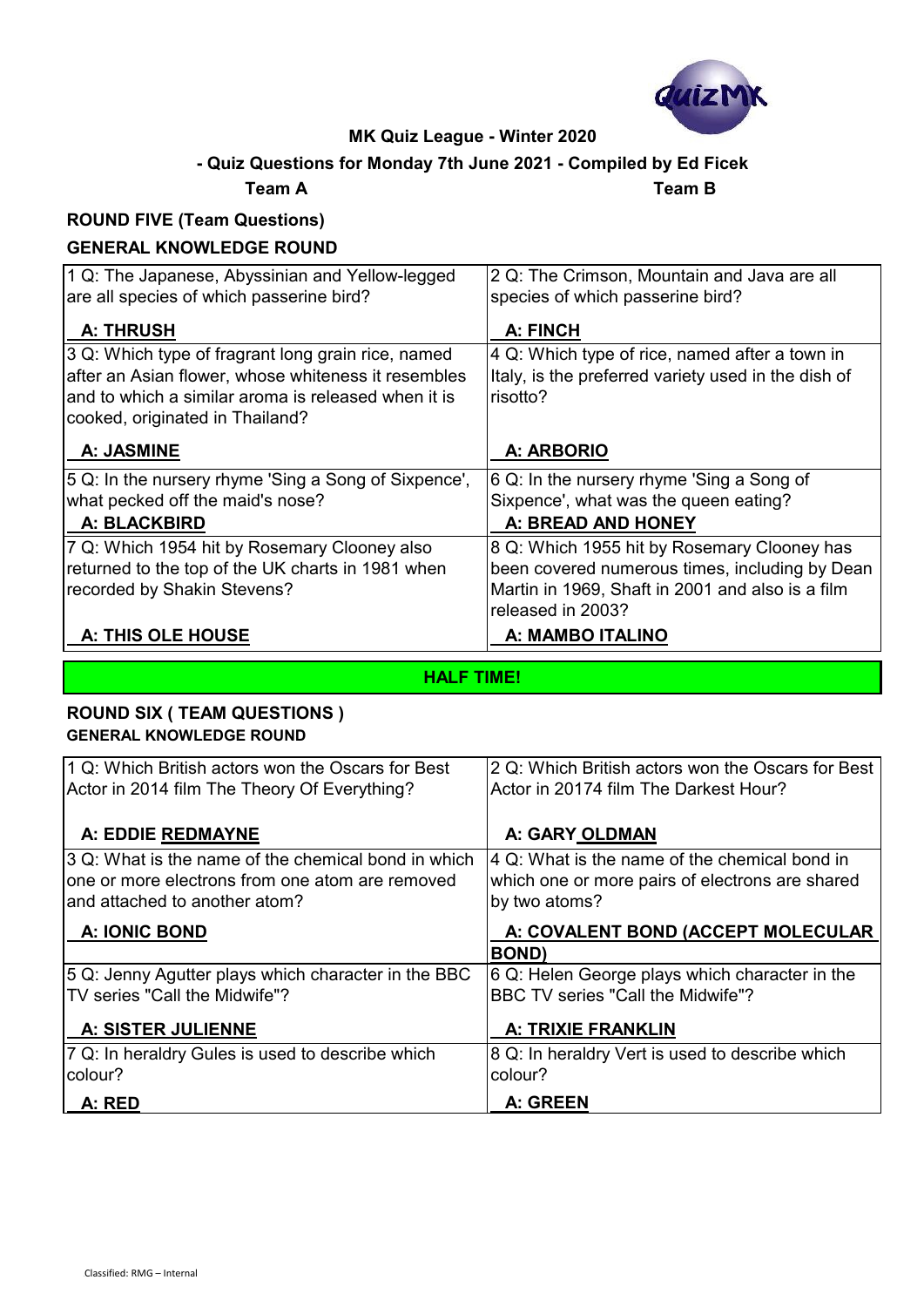



### **- Quiz Questions for Monday 7th June 2021 - Compiled by Ed Ficek**

**Team A Team B**

#### **ROUND SEVEN**

#### **PICK A LETTER. Surnames only for individuals : The letters are all "BB"**

| 1 Q: Where was the first penal colony in New South Wales<br>Australia established?                                                                                                               | 2 Q: Who composed the opera Billy Budd in 1951?                                                                         |
|--------------------------------------------------------------------------------------------------------------------------------------------------------------------------------------------------|-------------------------------------------------------------------------------------------------------------------------|
| A: BOTANY BAY                                                                                                                                                                                    | A: BENJAMIN BRITTEN                                                                                                     |
| 3 Q: What was the name of a 10th century King of Ireland who<br>ended the domination of the High Kingship of Ireland by the Uí<br>Néill and probably ended Viking invasion/domination of Ireland | 4 Q: What is the name of the famous spa town in<br>southwestern Germany's Black Forest, near the<br>border with France? |
| <b>A: BRIAN BORU</b>                                                                                                                                                                             | <b>A: BADEN BADEN</b>                                                                                                   |
| 5 Q: With letters "BB which French film actress was born on<br>28th September 1934?                                                                                                              | 6 Q: What is mixed in the drink known as B&B?                                                                           |
| A: BRIDGET BARDOT                                                                                                                                                                                | A: BRANDY AND BENEDICTINE,                                                                                              |
| 7 Q: What is the name of the small South Pacific island<br>northwest of Tahiti in French Polynesia?                                                                                              | 8 Q: What is a Bed & Breakfast or B&B also known<br>as in Scotland?                                                     |
| A: BORA BORA                                                                                                                                                                                     | A: BUT AND BEN                                                                                                          |

#### **ROUND EIGHT**

# **INDIVIDUALS CHOICE ROUND - QM - READ CATEGORIES OUT TO PLAYERS TO BE CHOSEN**

 **The Categories are:-**

#### **1 & 2 Car Registrations 3 & 4 Tom Hanks Films**

| 5 & 6 Perfume                                                                                                               | <b>7 &amp; 8 Food</b>                                             |
|-----------------------------------------------------------------------------------------------------------------------------|-------------------------------------------------------------------|
| 1 Q: "EAU" international car registration plate which country?                                                              | 2 Q: "RL" international car registration plate which<br>country?  |
| A: UGANDA (STANDS FOR - EAST AFRICA UGANDA)                                                                                 | A: LEBANON (STANDS FOR REPUBLIQUE<br>LIBANAISE)                   |
| ∣3 Q: In which 1988 film did Tom Hanks play the character: Josh ∣4 Q: In which 1993 film did Tom Hanks play the             |                                                                   |
| lBaskin?                                                                                                                    | character: Sam Baldwin?                                           |
| A: BIG                                                                                                                      | A: SLEEPLESS IN SEATTLE                                           |
| 5 Q: The fragrance "Europhoria" is produced by which perfume                                                                | 6 Q: The fragrance "Perfect" is produced by which                 |
| house?                                                                                                                      | perfume house?                                                    |
| <b>A: CALVIN KLEIN</b>                                                                                                      | A: MARK JACOBS                                                    |
| 7 Q: Which Italian antipasto consists of grilled bread rubbed                                                               | 8 Q: Which Italian antipasto is often served in fried             |
| with garlic and topped with olive oil and salt? Variations may<br>also include other ingredients such as tomato and cheese. | rings and with a lemon dip, and is the Italian word for<br>squid? |
| A: BRUSCHETTA                                                                                                               | <b>A: CALAMARI</b>                                                |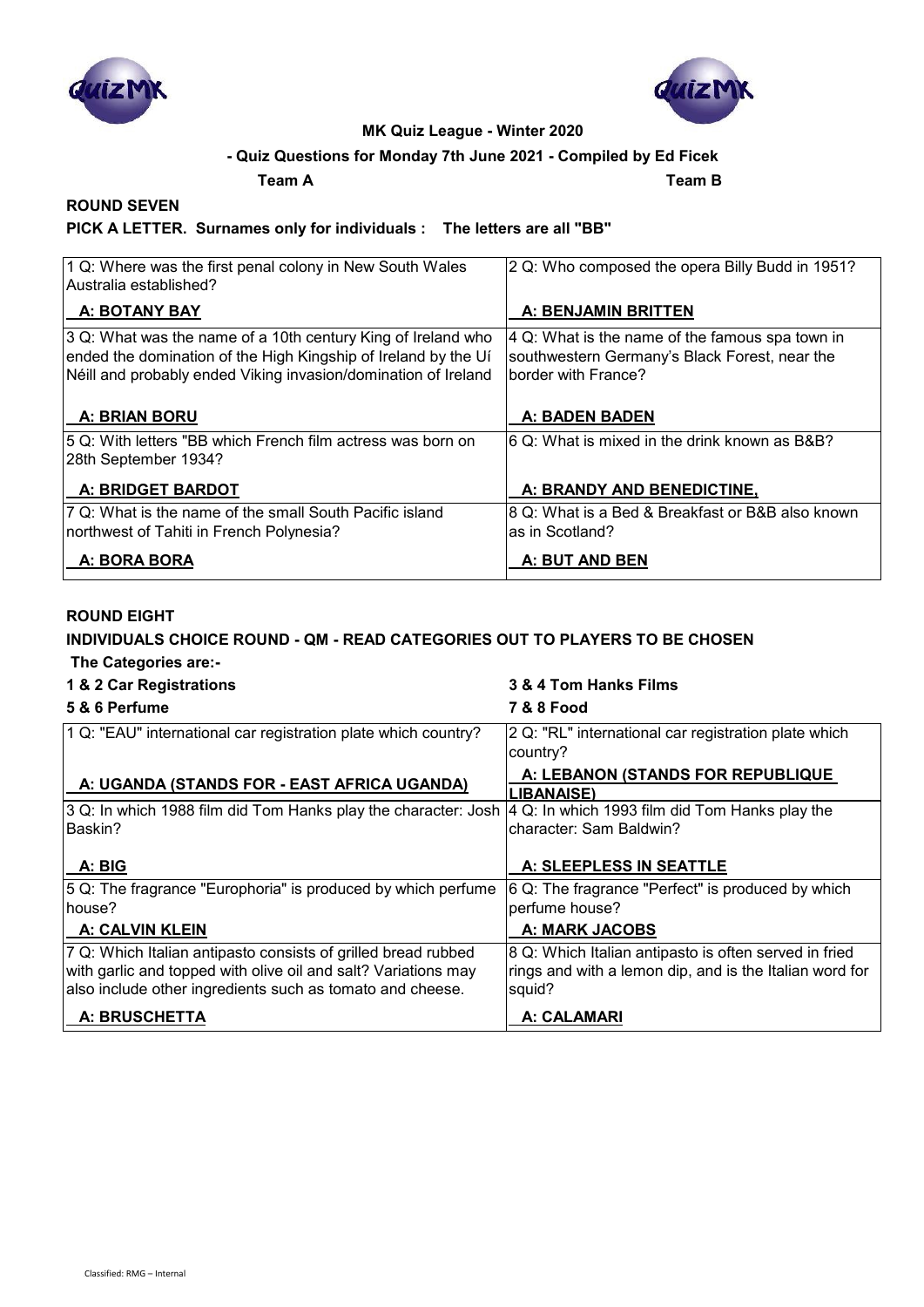



**- Quiz Questions for Monday 7th June 2021 - Compiled by Ed Ficek**

| Team A                                                                                                                                                                                                                           | Team B                                                                                                                                                               |
|----------------------------------------------------------------------------------------------------------------------------------------------------------------------------------------------------------------------------------|----------------------------------------------------------------------------------------------------------------------------------------------------------------------|
| <b>ROUND NINE</b>                                                                                                                                                                                                                |                                                                                                                                                                      |
| PICK A SUBJECT. The subjects are:-                                                                                                                                                                                               | <b>Biscuits</b>                                                                                                                                                      |
| 1 Q: What is the name of the seedy club around<br>which the musical Cabaret revolves?                                                                                                                                            | 2 Q: The name of which chocolate biscuit is also<br>the name of the award for the fastest<br>transatlantic crossing by ship?                                         |
| A: KIT KAT                                                                                                                                                                                                                       | <b>A: BLUE RIBAND</b>                                                                                                                                                |
| 3 Q: What is the name of a waffle cookie made<br>from two thin layers of baked batter with a caramel-<br>like syrup filling in the middle, popular in the<br>Netherlands?                                                        | 4 Q: What word is described as "to mix socially,<br>especially with those of perceived higher social<br>status."                                                     |
| A: STROOPWAFEL                                                                                                                                                                                                                   | A: HOBNOBBING                                                                                                                                                        |
| 5 Q: What type of whiskey needs to be distilled<br>from a mixture of grains, or mash, that's at least<br>51 percent corn to be given this classification?                                                                        | 6 Q: Which biscuit is named after an Italian<br>patriot who died in 1882?                                                                                            |
| <b>A: BOURBON</b>                                                                                                                                                                                                                | A: GARIBALDI                                                                                                                                                         |
| 7 Q: This is a short dough biscuit and a kind of<br>shortcake biscuits. It has a pattern of dots on the<br>top in concentric circles and was brought to<br>America by British expats, it is also the name of an<br>English city? | 8 Q: What rectangular coconut flavoured and<br>otherwise a plain biscuit also has the name<br>engraved in the middle of each biscuit and is<br>also a city in France |
| <b>A: LINCOLN</b>                                                                                                                                                                                                                | A: NICE                                                                                                                                                              |

## **ROUND TEN GENERAL KNOWLEDGE ROUND**

| 1 Q: Complete the name of this Speedway team<br>Scunthorpe | 2 Q: Complete the name of this Speedway team<br>Eastbourne |
|------------------------------------------------------------|------------------------------------------------------------|
| <b>A: SCORPIONS</b>                                        | A: EAGLES                                                  |
| $ 3 Q$ : How many minutes long is a half in the game       | 4 Q: How many minutes long is a quarter of                 |
| of Kabaddi, popular on the Indian Subcontinent?            | lacrosse, that is played under international               |
|                                                            | rules?                                                     |
| A: 20                                                      | A: 15                                                      |
| 5 Q: Malachite is an ore of which metal?                   | 6 Q: The mineral pyrite is a sulfide of which              |
|                                                            | metal?                                                     |
| A: COPPER                                                  | A: IRON                                                    |
| 7 Q: In which city will the summer Olympics be             | 8 Q: In which city will the summer Olympics be             |
| held in 2024?                                              | held in 2028?                                              |
| A: PARIS                                                   | A: LOS ANGELES                                             |